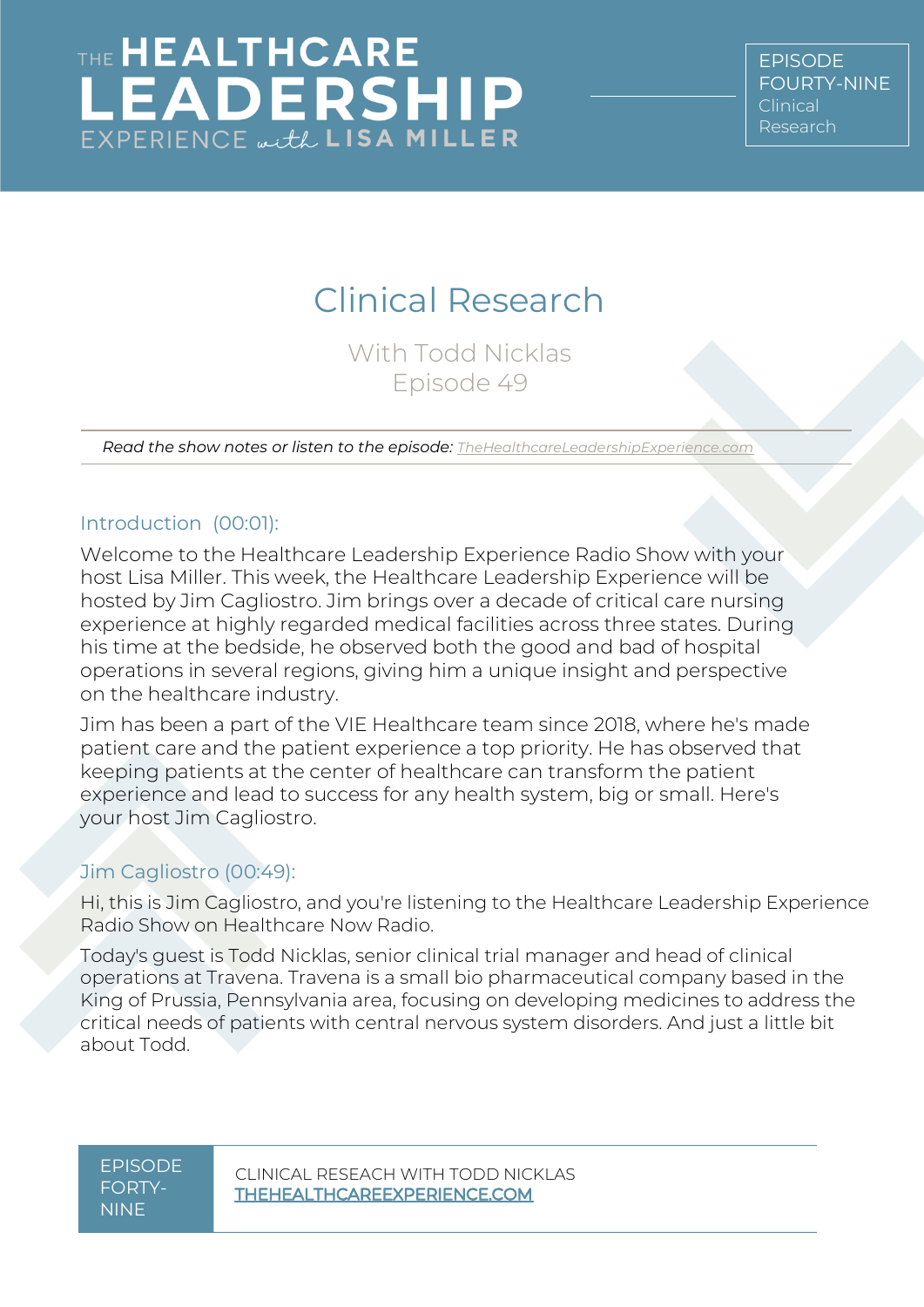## Jim Cagliostro (01:17):

He has previously worked in a few large academic medical institutions in heart research for 10 years. And he will pull from that experience to give us a good context of how research impacts hospitals, clinicians, and patients. So this is something Todd and I have discussed, the research side of things, but it's an area of nursing, it's an area of healthcare that I'm not so familiar with. So I'm glad we have Todd with us. I'm excited. Thank you for joining us today, Todd.

### Todd Nicklas (01:42):

Yeah, thanks for having me, Jim. I appreciate it.

## Jim Cagliostro (01:43):

We'll jump right into it with maybe a three-part question. Why is clinical research important to hospitals, hospitals, physicians, patients? Basically, why is clinical research important in the healthcare industry?

## Todd Nicklas (01:55):

Yeah. Thanks Jim. That's a great question. And I think a lot of people don't really think through this and don't appreciate it, but I think there's a few impacts on the hospital side of things. You know, first and foremost, maybe I'll focus on the fact that physicians and patients have access to cutting-edge new technologies and that's brand new technologies and medicines that maybe are a few years down the road in development, or maybe that just got approved and that hospital has it ready to go in their formulary and ready to be used.

## Todd Nicklas (02:21):

They're maybe ahead of the game versus other hospitals around their area. And that might get people excited to come to their institution. I worked in clinical research on the hospital side for about 10 years, and some patients would come to our hospital for the very reason of trying out a research medication or trying to work with a physician that's doing a trial with us with a medication. Got them excited to come to that institution versus maybe their own hospital that they're at.

## Todd Nicklas (02:45):

I'll give you another example and maybe some people have heard of this now we can do valve surgeries through catheter, rather than cutting your chest

EPISODE FORTY-NINE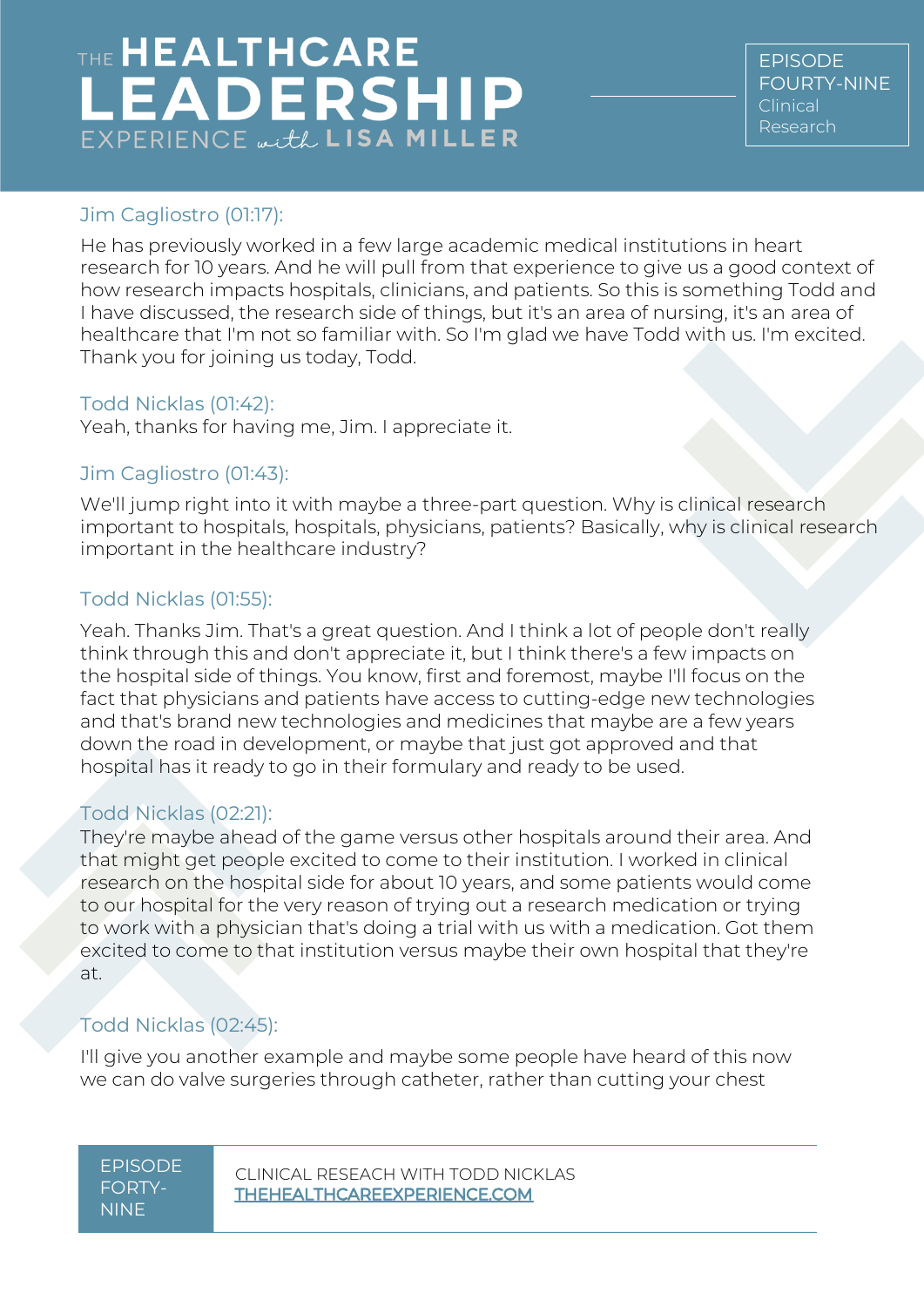EPISODE FOURTY-NINE Clinical Research

open. And they're called TAVR surgeries. And people for a bit were nervous about it, but now it's becoming a mainstay for people that are moderate to severe disease valves and meet certain criteria. So it puts you on the spectrum of, "Hey, look, this hospital can do TAVR procedures. Maybe I should consider going there." And you know what? Maybe that patient stays at that hospital for years down the road. And that grows that relationship. So it could be a huge impact there, I would say it.

## Todd Nicklas (03:15):

It also establishes partnerships with upcoming pharma companies, device companies that are getting close to an approval and they're willing to try out something, but they're willing to be one of the first adapters of that medication or that device. And then that builds that relationship early on, rather than a hospital that gets late in the game. And then people will say, "Well, do I want to go to a hospital that has 10 years of experience with it, or they just started last month?" You're going to have a hospital that's really well respected in that landscape.

## Jim Cagliostro (03:43):

Great. That TAVR procedure is something my, my own mom had done. And I imagine 20, 30 years ago, it's something that you're not considering for the closest hospital down the street, but it's something that they've been doing for a little while now.

## Todd Nicklas (03:56):

Yeah, yeah. It is great to see that develop into the real world. Another great thing, I would say, is a fair amount of hospitals have translational bench research and they want to translate that into real life scenarios and putting it in patients and giving it to patients. So you see something that maybe was developed 30, 40 years ago. You and I worked at Penn State Hershey Medical Center for a few years, and I love the story in the, I believe it was the 1970s. They were working on the first total artificial hearts.

## Todd Nicklas (04:22):

And this device was pretty primitive at the time. It's developed a good bit as of today, but they put it in a cow and they have a neat story that it was a pneumatic system. It was an air compressed system and they plugged it in, it was back in the 70s, they had the plugs in and I guess some electrical problem happened, and the cow dropped like it was dead because the power went out

#### EPISODE FORTY-NINE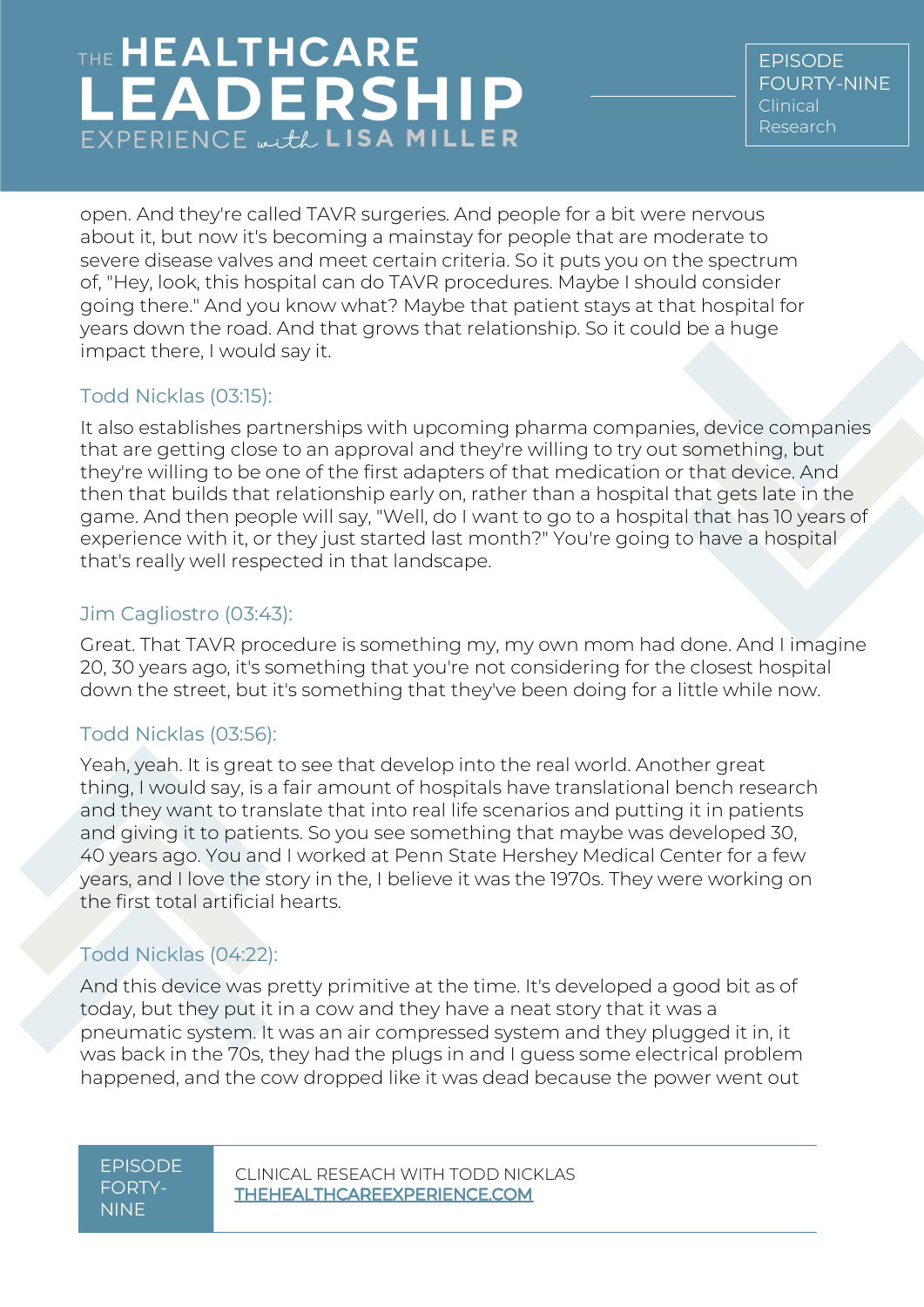EPISODE FOURTY-NINE Clinical Research

and somebody thought to blow on the pneumatic tubing that was in the back of the machine to have the blood pump for that cow and, to bring it back to life until they get the electrical power back on.

### Todd Nicklas (04:53):

And the cow lived for weeks and months after that. But it gets people excited, "Oh, Hershey Med's doing this? And look at this neat story." And then the years to come, the cow survived, they put it in patients a few years after that, but it's doing great and people can get that now at home. They can actually go home with a total official heart and a driver. They put it in a backpack and go around with it. So to see that progress is so neat and you could be the first few hospitals to be on the board for that and offer it to patients all around your area, all around the country or all around maybe the east or west coast.

### Todd Nicklas (05:24):

So that's pretty neat. One other thing I'll say maybe too, is that, and maybe this kind of goes along with what I just said is, physicians that are so used to certain procedures, certain medications, certain devices, they might have good outcomes and they might do fine. But what if there's a new medication that gives them 50% better outcomes or 50% less hospital burden where people are coming into the hospital, 70% less, or pick a number. Why wouldn't that be something that's a top priority or a top consideration in your mind?

## Todd Nicklas (05:53):

I worked with the CardioMEMS device, which was a really neat device that was bought by a larger company. But at the time, it was the small company that was running it. And it's a device implanted into your pulmonary artery to measure heart pressures, and to tell you when your heart pressures are not doing well, and even if you're not symptomatically feeling that change. And it would alert the patients and alert... You could actually remotely send the information to a physician at your hospital.

## Todd Nicklas (06:17):

And the biggest reason why it got FDA-approved was the fact that it was reducing re-hospitalizations, readmissions, and even people coming back for ER

EPISODE FORTY-NINE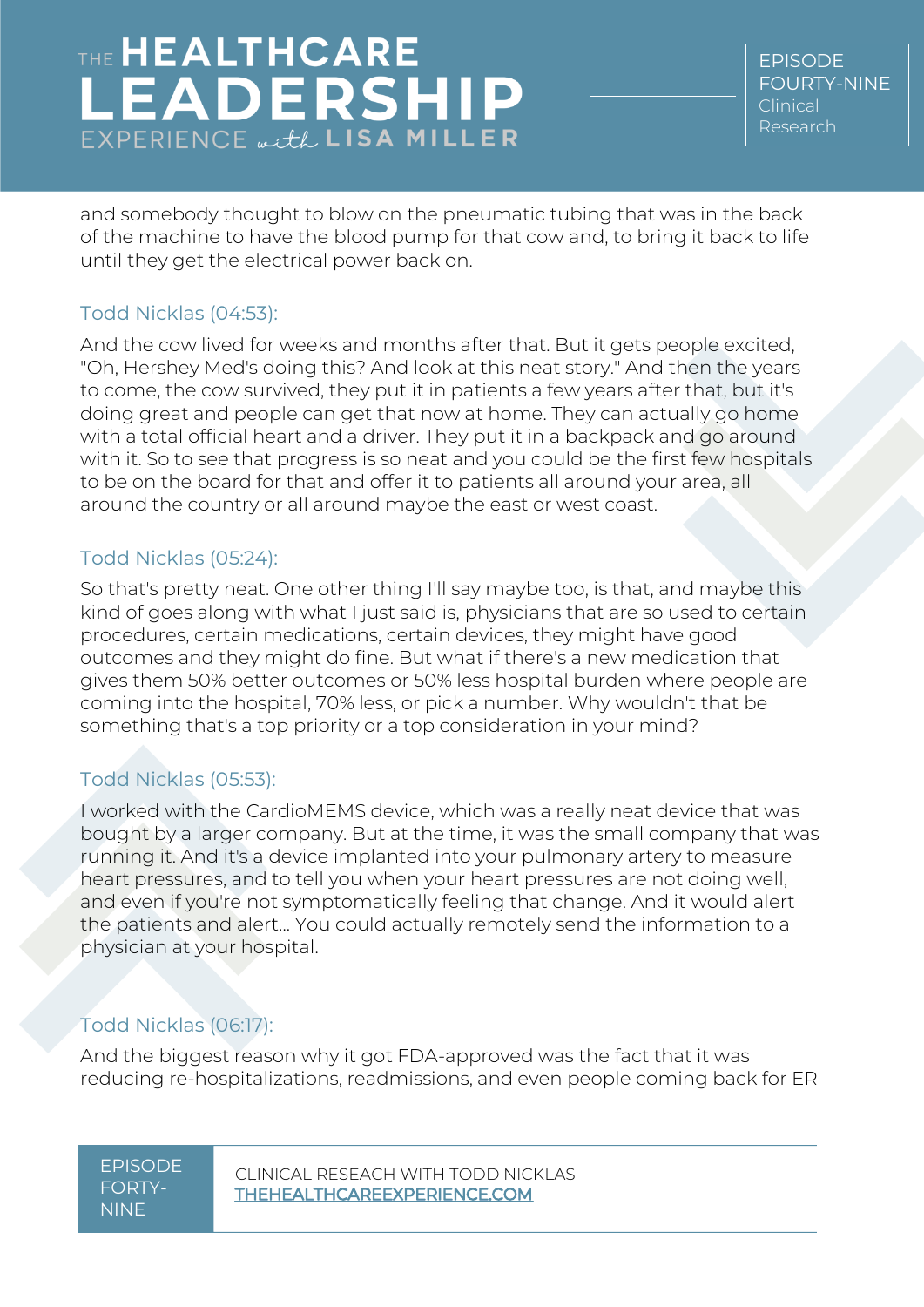EPISODE FOURTY-NINE Clinical Research

visits, even for heart failure. So why wouldn't that get hospitals excited saying, "Hey, we can reduce our heart failure admissions by X percent." That's less burden on the hospitals, less burden on the doctor, nursing staff, supplies, beds.

### Jim Cagliostro (06:39):

Just the cost too. That's a big, hot topic right now. Minimizing readmissions to minimize costs for hospitals.

## Todd Nicklas (06:45):

Yeah. And I'll give you another unique example, but as you probably can tell, I've been in the cardiac research field for about 10 years. And that's the experience I'd like to talk about, is that there were medications that came out a few years ago, Jardiance, Farxiga, a couple others in the diabetic space to help with diabetic fluid balance. But they also, when they were studying it, saw that it actually could help heart failure patients and their fluid balance. So what they did was, they started to do clinical trials with these medications and found that diabetic patients that also had heart failure on board, it helped both sides of the coin.

## Todd Nicklas (07:18):

And it got actually approved, actually not too long ago, I don't think, for heart failure. So people think, well just cardiac or just space, but hey, there might be some cross examples between different therapeutic areas that are really interesting. And I'll say too, and I think that your team at VIE and some of the people that have come on this podcast before have mentioned is that, you're not also just looking at forward looking medications that are coming down the pike, but you're also looking at clinical research and present practice.

## Todd Nicklas (07:43):

You know, present practice, what am I doing that's good, not good? Maybe there's some problems with my patients in a real-world evidence type of protocol that I might be able to realize where I just, otherwise I'm assuming they're doing okay. But maybe there's a subpopulation that's suffering or having some problems that if I look at it through clinical research lens at the present scenario, I can learn from that and say, "Oh, I should do things differently because of what I found from the study." So clinical

#### EPISODE FORTY-NINE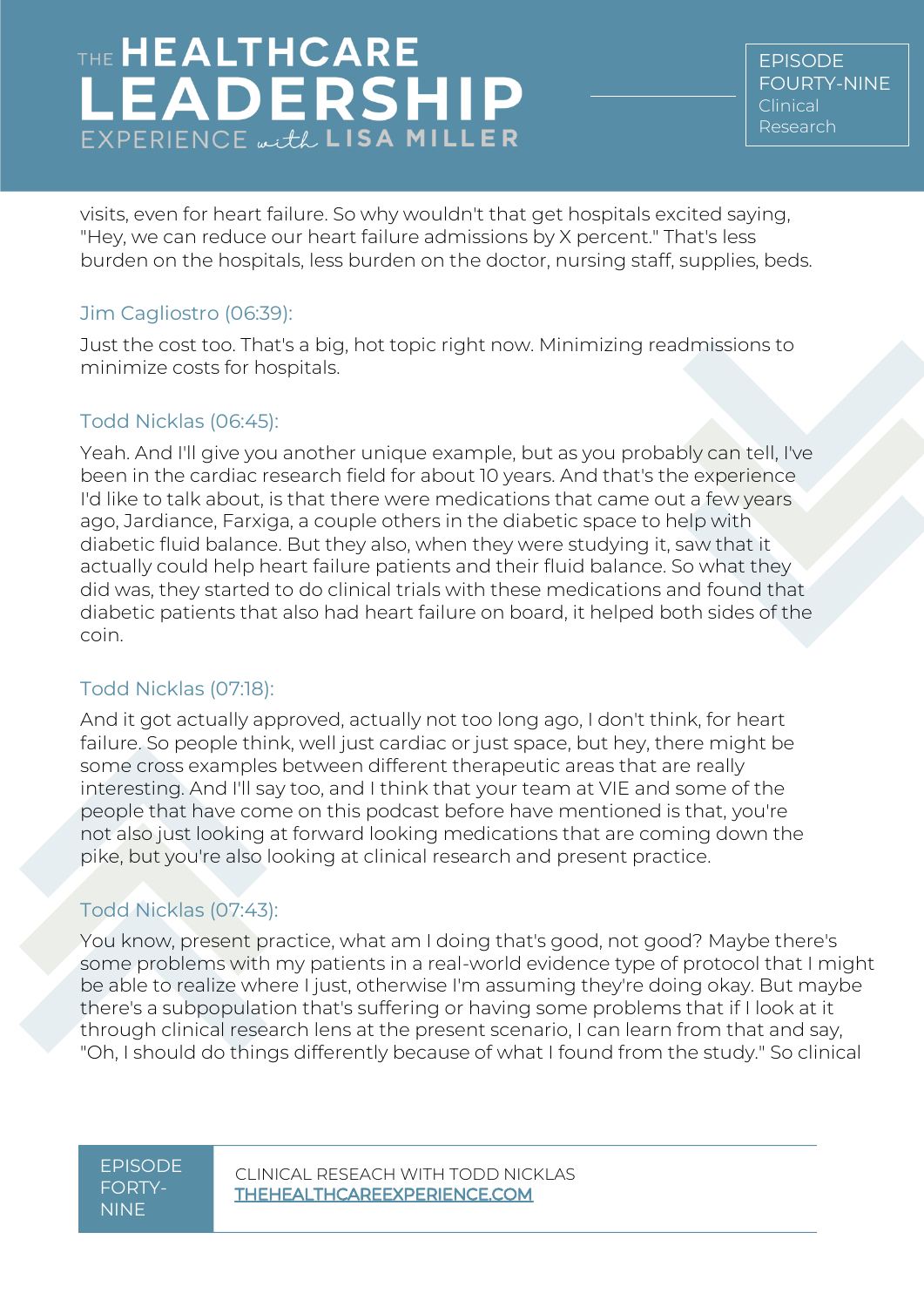EPISODE FOURTY-NINE Clinical Research

research, even in that regard, past, present, and future, clinical research can look at any of those vantage points.

Jim Cagliostro (08:14):

That's great.

## Todd Nicklas (08:15):

With physicians, I think this kind of plays into some of the things I've mentioned, but physicians, they have an exciting way to jump into new technologies. Let's say they're a surgeon or new interventionalists that are putting in stents in your heart or something, maybe there's a different nuance that they can do and learn that might help their general skillset — and also help them learn how to implant that device. I worked in heart failure in cardiac interventional work, and there was definitely device that we'd implanted that were slightly different than therapies that were out there.

### Todd Nicklas (08:46):

And so took a little bit of skill, but were similar in some scope, and I'll save some time, we'll go into those examples, but it helped the physician to get a unique perspective and a little bit of even hands on different skill set that it was really neat. I remember a surgeon I talked to that had been a surgeon, I think over 40 years, maybe close to 50. And I remember him saying, "If I'd continue to do what I learned 50 years ago as a resident physician, I'd be fired, or taken to court, or put in jail.

## Todd Nicklas (09:13):

If I don't move with the flow of research and data that's coming out in new practices and new procedures, it's not going to go well for me. I have to move with the times, and I have to learn what is best for my patients." And I appreciate that example. And I mentioned before, people staying for a procedure or a research device or medication at that hospital, they might stay there also for the physician, "Hey, this doctor, so and so, they helped me with this research study and man, I got to have really close care and frequent visits and frequent check-ins, blood work, free tests, whatever. I really like this physician a lot.

## Todd Nicklas (09:46):

I never met them before, but now I have." And it might really bring that relationship about where they stay with that physician for years, not just that hospital. It helps physicians learn about the disease population too, that there

EPISODE FORTY-NINE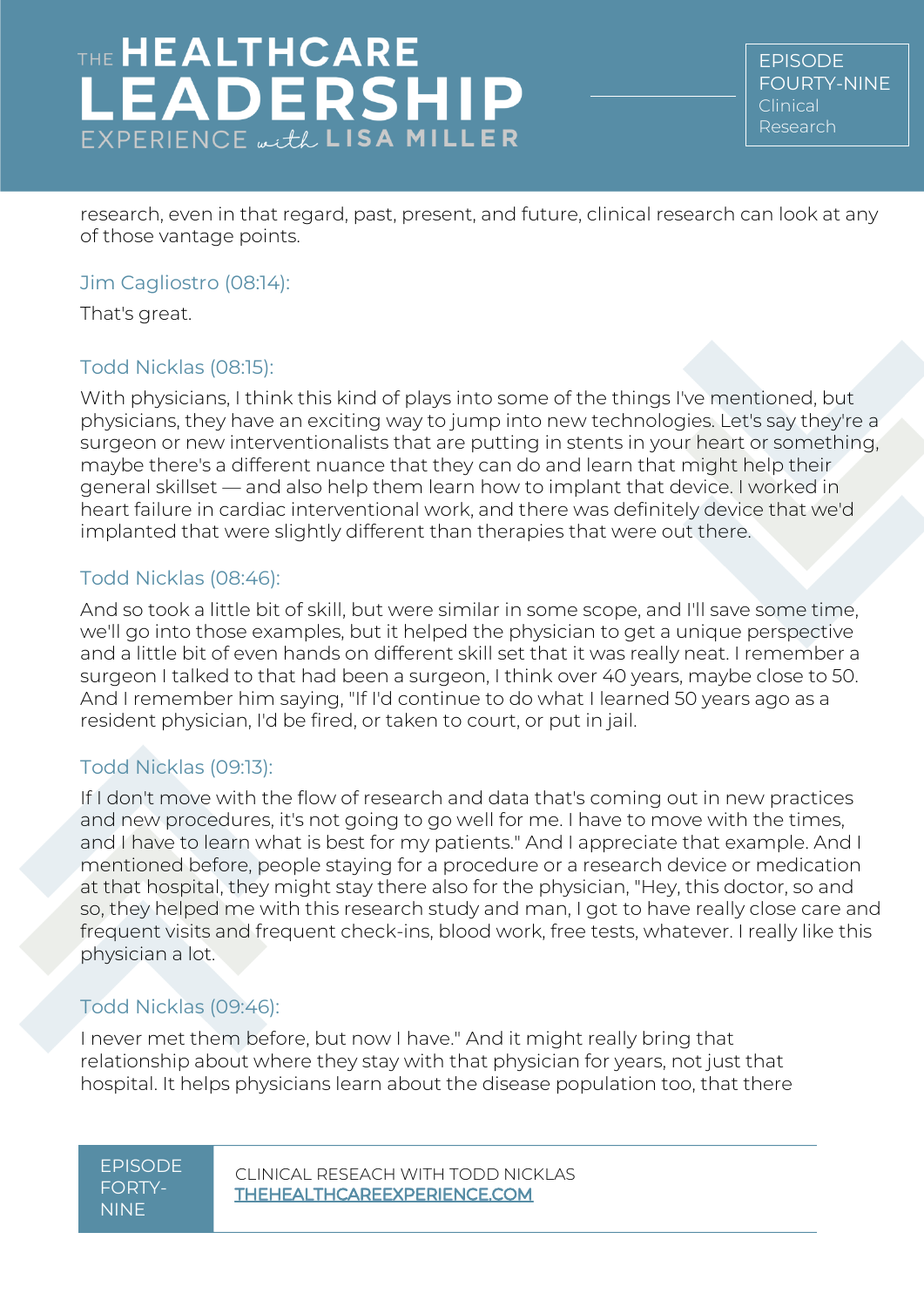EPISODE FOURTY-NINE Clinical Research

might be a niche in that disease population that they don't work with as much, but maybe if they do a clinical research study in that field, that they might bring some of that unique population. I was at UPenn, in heart failure, we had sarcoidosis and amyloidosis patients, they are really unique, inflammatory diseases that you don't see a lot.

## Todd Nicklas (10:13):

And to see those physicians work with these types of studies, to understand that pathophysiology, I think just all the more help them understand cardiac disease in general and heart failure and such. So it was neat to see that.

One example, I think maybe the listeners appreciate, and Jim, you might know this working in cardiac as well, but in 1929, there was a physician named Dr. Forceman in Germany, and he actually...

## Todd Nicklas (10:37):

There's some mixed stories about this, but he actually performed the first catheterization on himself. What he did was he actually took a fully catheter and put it into a vein in his arm and threaded the... because he believed that this was a doable procedure. This was 100 years ago, 1929. And he threaded it up to about where he thought it would be in the heart, where it should be in the heart, and he walked over to the radiology department to get an x-ray, to verify where it was and confirmed.

## Jim Cagliostro (11:02):

That's great, that's great.

## Todd Nicklas (11:05):

That's 100 years ago, it's a crazy example to give, but he was willing to say, "Hey, I'm a physician. I'm in the research field. I know what I know about anatomy, physiology. I really think there's benefits here down the road." He was definitely forward-looking and risky, but he did this and tried it on himself. Research has come a long way. Certainly that's remotely the case, but he took a leap of faith and it worked out for him over time, yeah.

EPISODE FORTY-NINE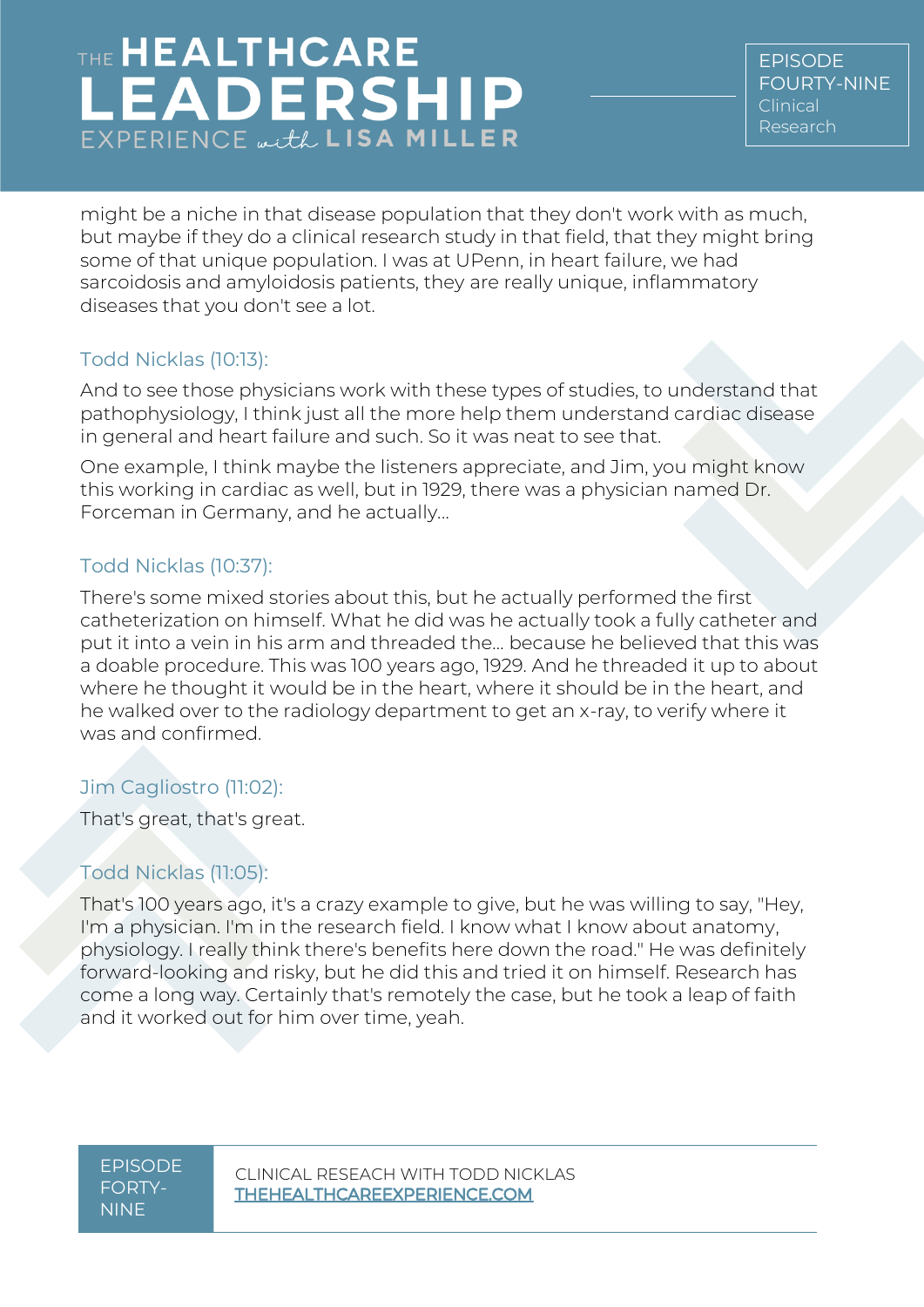EPISODE FOURTY-NINE Clinical Research

## Jim Cagliostro (11:29):

That's great. If you're just tuning in, you're listening to The Healthcare Leadership Experience Radio Show on Healthcare Now Radio, and I'm your host Jim Cagliostro.

This show is sponsored by VIE Healthcare Consulting, the leading healthcare advisory analytics firm, helping hospitals accelerate their cost savings in margin improvement goals.

We've been helping hospitals since 1999. And you can learn more about VIE Healthcare at viahealthcare.com.

## Jim Cagliostro (11:55):

So Todd, you mentioned that Dr. Forceman and performing the basically experiment or the research on himself. Especially in the time of COVID we hear a lot about clinical trials. So I think a topic that I wanted to address with you and see just your thoughts on it, has there been historical hesitancy from the public's perspective in terms of participating in clinical trials? What's the general sentiment today, at least in your opinion?

## Todd Nicklas (12:21):

Yeah. I actually will answer that first, but I don't know if I really completely gave you a good answer to your question about why is clinical research important to patients. But I think that'll play into your question about the historical hesitancy in participating in trials, because there's some things explained in that'll show that there shouldn't be as much hesitancy as there is today, but patients can actually have a lot of benefit when they're out of options.

## Todd Nicklas (12:45):

You know, I worked in heart failure and transplant where people are at the end of their rope and last-ditch options with heart failure. And there's certain cures and certain wins that they could have with UPenn did a study in a multiple... Hospitals did a study where they would have patients be able to get hepatitis C hearts from donors that had hepatitis C. But the goal was that if they did receive that heart, that they could get a treatment that would immediately get rid of the hepatitis C.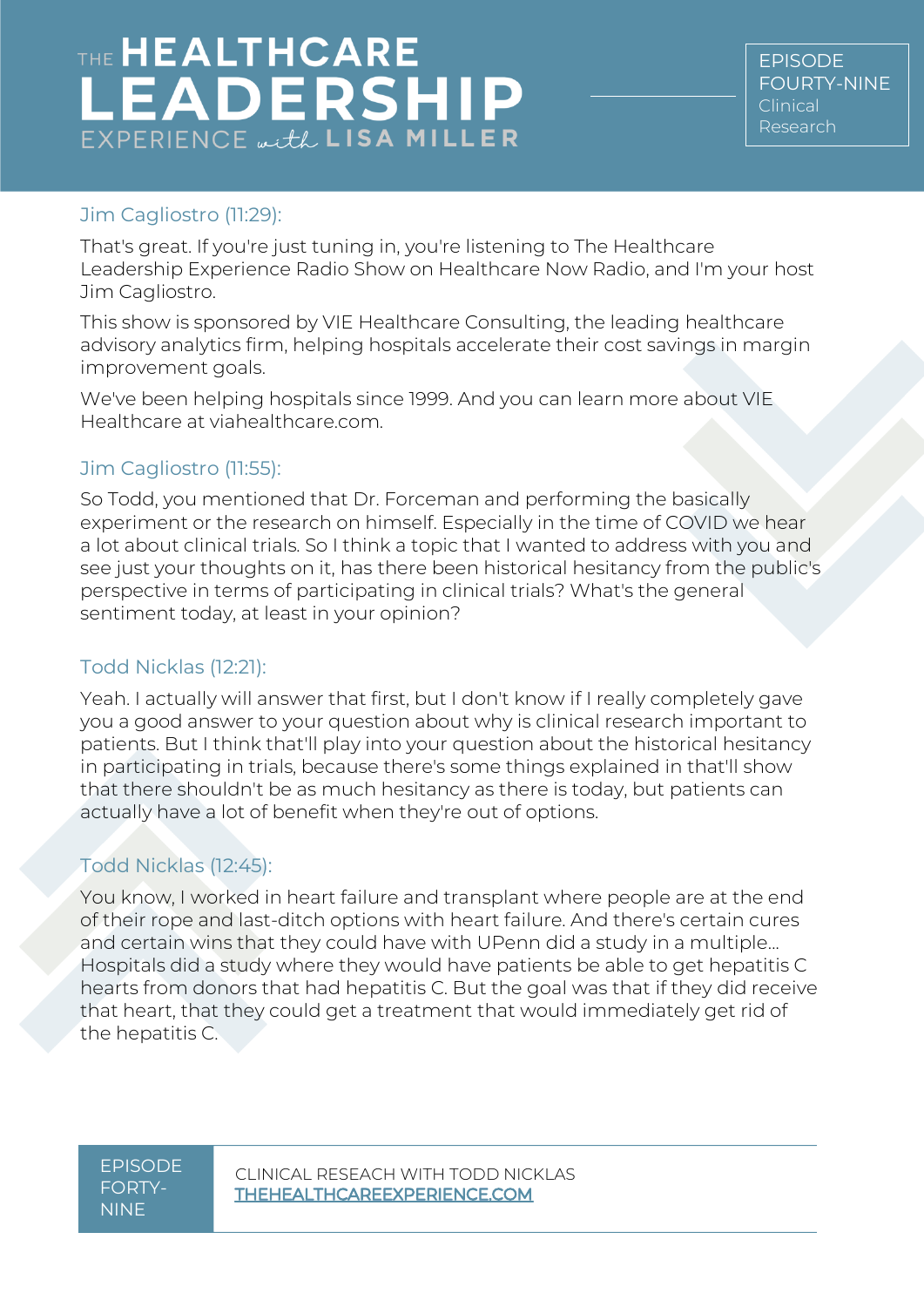## Todd Nicklas (13:11):

And it would open the doors to more options when you're waiting on a heart transplant for years, and you never know if you're going to make it to get a heart or not. I remember talking to the second patient that got it at UPenn, and he was ecstatic about how he got... I think he got a heart within two weeks of signing up with the study and it would've been months and months. So yeah, it was a leap of faith. It was a little bit of nerves with him, but he read the consent form. He talked with his physicians, he understood the safety behind it, and what he could know and not know at the present. And he made his own decision.

## Todd Nicklas (13:39):

Clinical research is very focused still today on the patient first and safety first. You can quit a trial at any time and you can work with the physicians to do so. And I'll talk about this a little further down the road, but I think a big hesitancy is the fact that research in the past, maybe 30, 40, 50 years ago, there were times where people wouldn't tell people that they were doing... Physicians or clinicians wouldn't tell people that they were doing a trial on someone, or wouldn't be as transparent about the risks and the benefits, or maybe say, "Oh yeah, this is the next best thing, but not really tell both sides of the equation of saying, "Well yeah, but we don't know X, Y, Z about it."

## Todd Nicklas (14:15):

But nowadays, I've given patients consent forms that are 20 to 26 pages long, just to say every single thing about the study and how your data is going to be shared and confidentiality and safety, benefits, visits, little bit of everything. So, I think it's really developed even the last 10 or 15, 20 years, but I think that's a big hesitancy in the past is, if you think about the Tuskegee studies in the 1930s and 40s come up pretty often here. I know that was about 80 years ago, but that's a big one where people were not told at all about multiple things.

## Todd Nicklas (14:50):

And actually, we won't go into all of it, but it was really unethical. And even I remember I had to do a paper in college on Stanley Milgram, and he did some interesting psychological studies that really messed up in 1960s, and really messed up the participants because they were actually making the participants

EPISODE FORTY-NINE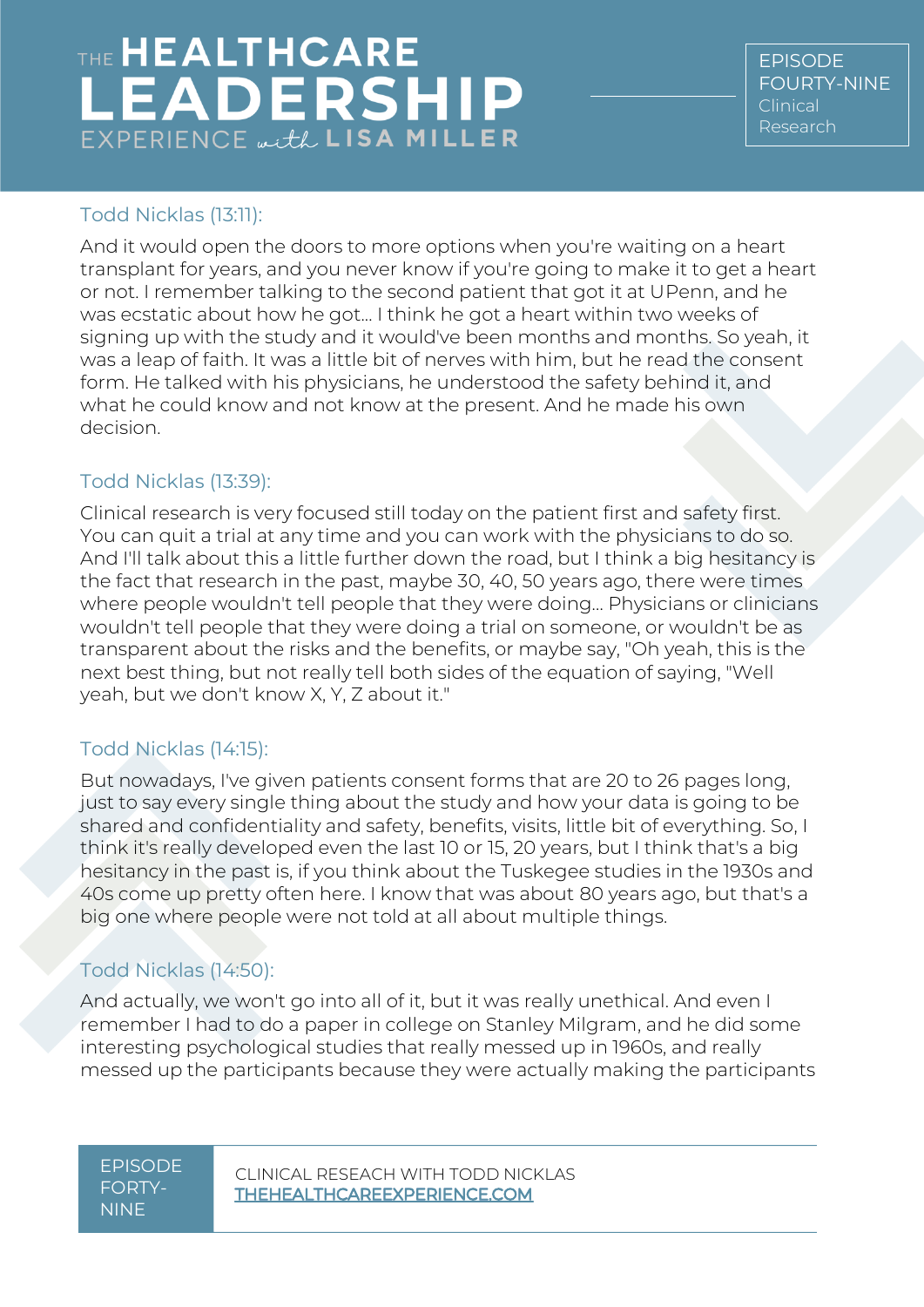EPISODE FOURTY-NINE Clinical Research

think that they were harming someone in another room, where actually it was all pretend, but it was to assess their psych response to everything. But nowadays, there's so many things you have to get approved and reviewed and peer reviewed.

## Todd Nicklas (15:19):

And the review boards that approve these studies now, they have lay people and scientists, physicians, pharmacists, nurses, regulatory people. They really try to have a very broad scope of people on that board to say yes or no to a certain study. And it's really neat to see the change. I do appreciate. And there's been times where I've had to fight and advocate for my patients to say, "Hey, I don't think this patient knows enough about what they're saying yes to."

## Todd Nicklas (15:46):

Jim, I've actually had patients say to me, "Oh, yeah. I love doctor so and so. If doctor so an so says it's good for me, it's good for me." And I say, "Listen, you can't take that approach because it's your body, it's your decision. You're supposed to read this consent form in its entirety, because it's a legal document. And I agree that you have a great relationship, but it's your call at the end of the day and it's going to impact you and not the-

## Jim Cagliostro (16:09):

And I think that's a big cultural thing and maybe a generational thing, where say 100 years ago is, "Okay, doctor, whatever you say." I still know people that are like that in my own family. "Whatever the doctor says, I'll do it," but we encourage, "Hey, ask questions." We want to make sure you know. Like you said, it's your body. That's important in research too, yeah.

#### Todd Nicklas (16:27):

Yeah. And the other thing, well, I guess maybe I mentioned this a little bit, but there's different aspects of clinical research that are also really important that we haven't touched on yet. Let's say a study is saying this medication's going to cure cancer or something. I know this maybe a broad topic, and let's say it doesn't, but let's say it learns five other sub bullets or secondary objectives as we might call them or secondary outcomes.

#### EPISODE FORTY-NINE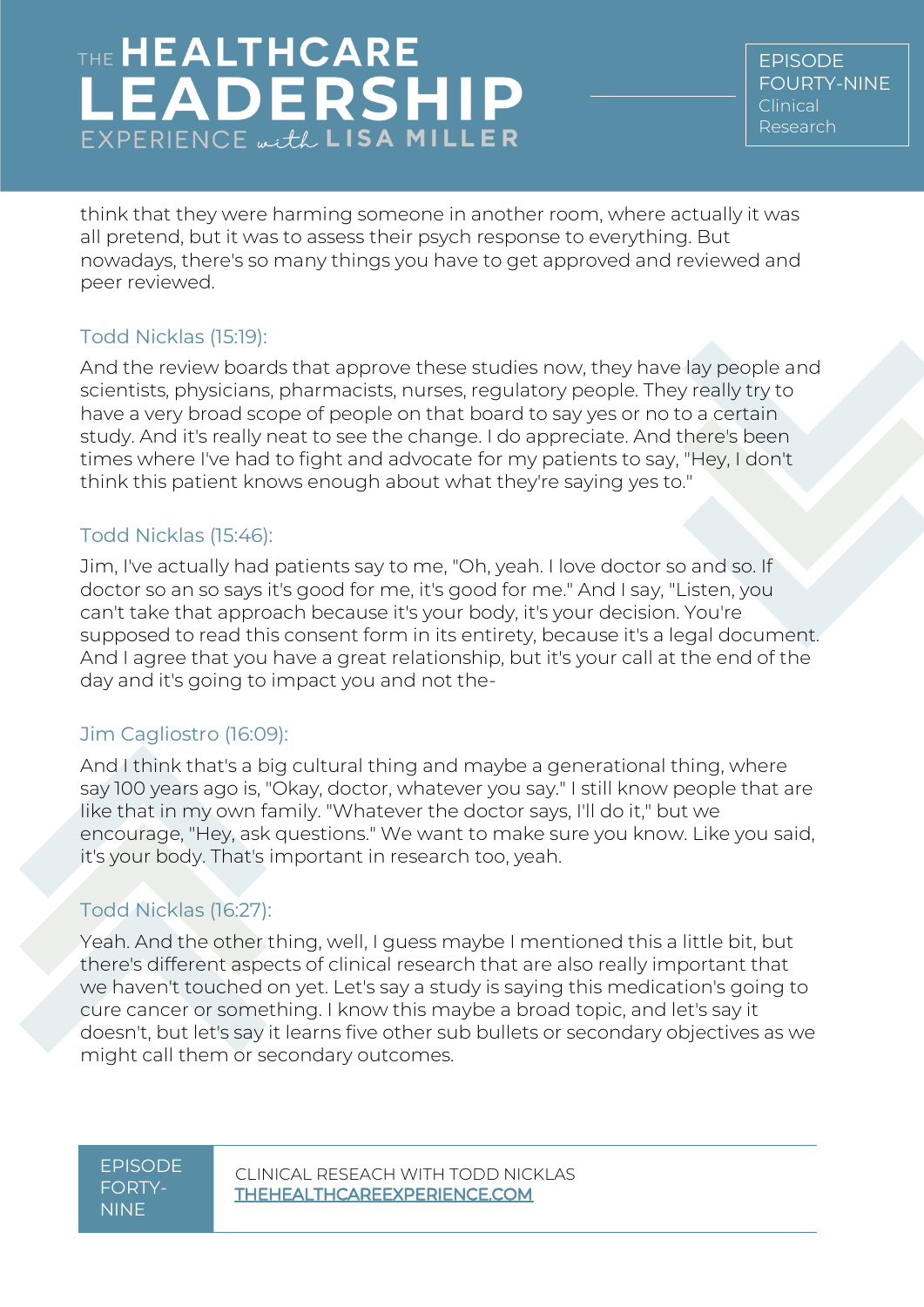## Todd Nicklas (16:49):

There still might be a lot of different things about that study that people from the public might say, "Oh, that was a dud. Didn't cure cancer, or it didn't jump through the hoops of what we were hoping it to," but we might have learned certain things about a certain bodily process in your cholesterol levels or certain pharmacokinetics of how your body breaks down the medication. There's all kinds of things we could learn and that might lead us to the next study that might help get it FDA-approved and might help it be efficacious.

## Jim Cagliostro (17:17):

Right. I love that point.

## Todd Nicklas (17:18):

Yeah, it's something to think about. And then people might not know this as well from a... Well, actually I should say from industry or academic hospital side. There's a lot of quality control measures in place. And I'm not saying that it makes it perfect across the board. We still see ethical issues pop up here and there. I know just a few years ago there was a large hospital that they found one of the oncologists had manipulated a lot of the data. It still pops up, right? I do get that.

## Todd Nicklas (17:42):

We do need to squash that when we come across it, but there are so many quality control measures that you have to be aware of and check boxes and review and re-review, and we send around... On the industry side, you have to send around people that are monitoring and assessing and auditing these studies and frequently and 100% of the data, and getting back to you on X, Y, Z, so then you have it ready to report. So, there's a lot that is done today to make sure the quality is top notch. And like I said, it's not perfect, but it's getting a lot, lot better, and it's developed in an impressive way over the years to really get the answers that we need and nothing else.

## Jim Cagliostro (18:20):

That's great. Well, I think in your conversation, I'm just thinking about, I haven't really stopped to consider this much, but definitely from a patient perspective, even at the bedside, clinicians don't necessarily think about or consider all the

#### EPISODE FORTY-NINE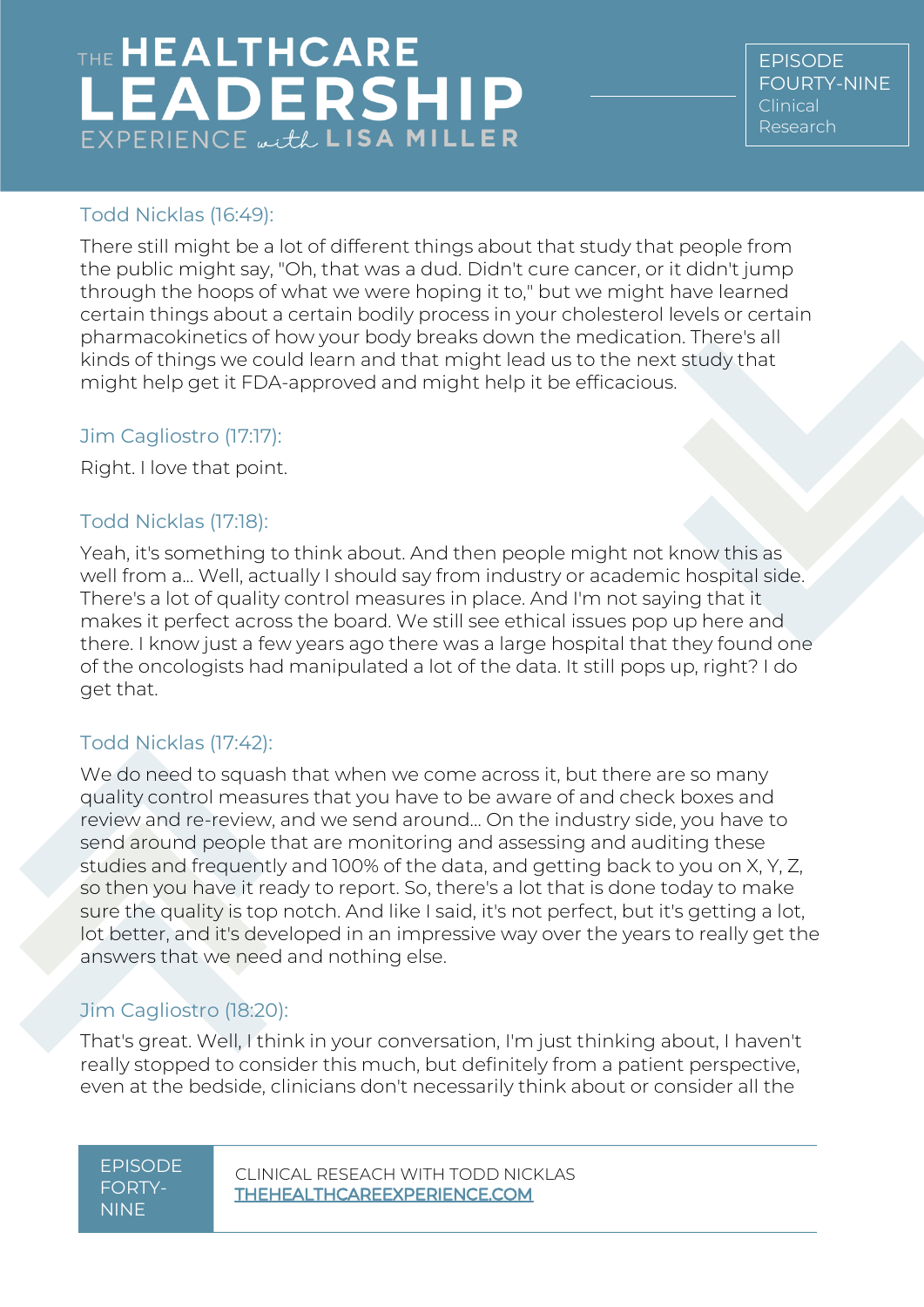research that goes into where medicine is at today.

## Jim Cagliostro (18:36):

I think everyone listening here acknowledges medicine, the healthcare landscape, it's always changing. But I know I don't pause enough to think about, or even take the time to look into the research that's gone into getting us to where we are today.

I did want to ask you, we have a few minutes left here, and I wanted to ask you-

## Todd Nicklas (18:54):

Yeah, sure.

## Jim Cagliostro (18:55):

... more broadly, what challenges again, in your opinion, do you believe exist for clinical research today? What challenges exist?

## Todd Nicklas (19:03):

Yeah, I'd say a few that I could focus on here for the time we have is I've learned this, especially, I'd say in the last five years acutely, is that we sometimes you set up a trial or set up a protocol. And this goes into a little bit what I was talking about, learning secondary objectives, not just sometimes our primary endpoint that you hit and meet. We sometimes don't know how to set up a protocol right to answer the questions that we think are there.

## Todd Nicklas (19:26):

There's a lot of things we try to look at early on in some of the early data to say, "Oh, I think we should study it in this manner or in this population or this dosage amounts," or what have you. But it might actually not be the right question or the right protocol structure. And I've seen protocols fail and studies end up flat on its face when actually it probably was and can be a good product, but it just wasn't set up the best way to get the best answers for the FDA and for the industry to really understand and make a good decision on it.

EPISODE FORTY-NINE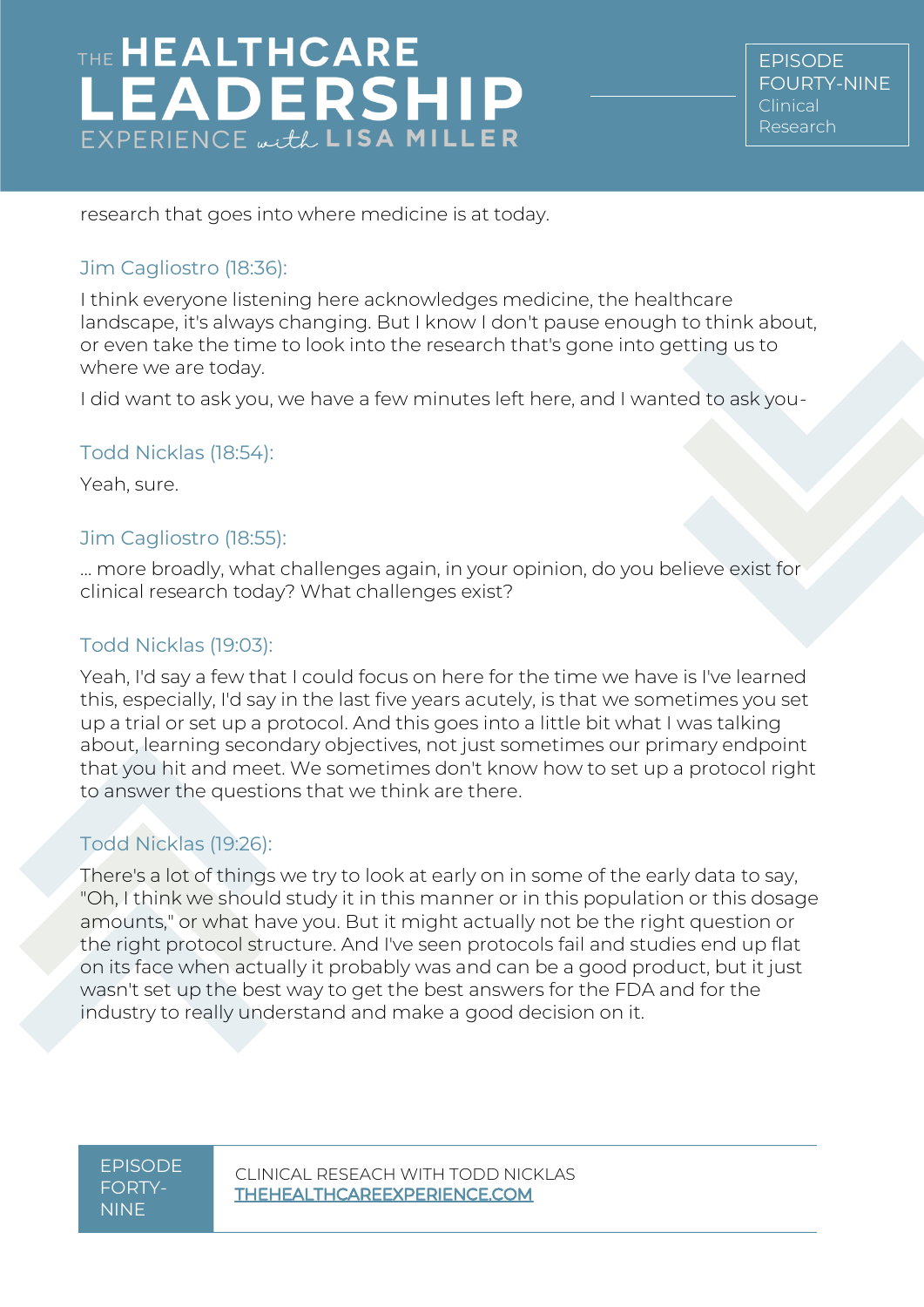## Todd Nicklas (19:56):

And I think that's a tough thing to know because one, it wastes cost and money to put all that forth, that effort, if you're not really learning a lot from it, and it's not slam dunk at the end of the day, but we don't know what we don't know sometimes. And it is speculation. There's so much money that has to go into these trials.

I looked up a 2018 study, they said that 12% of drugs in clinical development stages get approved, 12%.

## Jim Cagliostro (20:18):

Wow.

## Todd Nicklas (20:19):

And it costs about \$2.6 billion on average to get a drug from the very first stages of it being studied, maybe in animals or even before that to getting it FDAapproved. So people don't understand that it takes so many different iterations of trials and money and understanding all the, how does it affect your kidneys? How does it affect your heart? How does it affect your brain? How is it broken down? How effective is it? All these studies have to be done for the FDA to make a good decision.

## Todd Nicklas (20:45):

And, sometimes knowing how to asset in a protocol could make or break protocol, the development of that some people might just toss it aside and say, "Well, we can't develop that anymore because we don't have the money for it and we missed the target on this." So that's a tough one, I would say upfront.

## Jim Cagliostro (20:59):

Yeah.

## Todd Nicklas (20:59):

One of the thing I'll say too is the processes, the regulations, the red tape. We mentioned the review board has to review this, but there's a lot of studies you have to do. And sometimes you have to do extra studies you think that aren't really necessary, but you still have to do them. And there's a lot of... You have to

EPISODE FORTY-NINE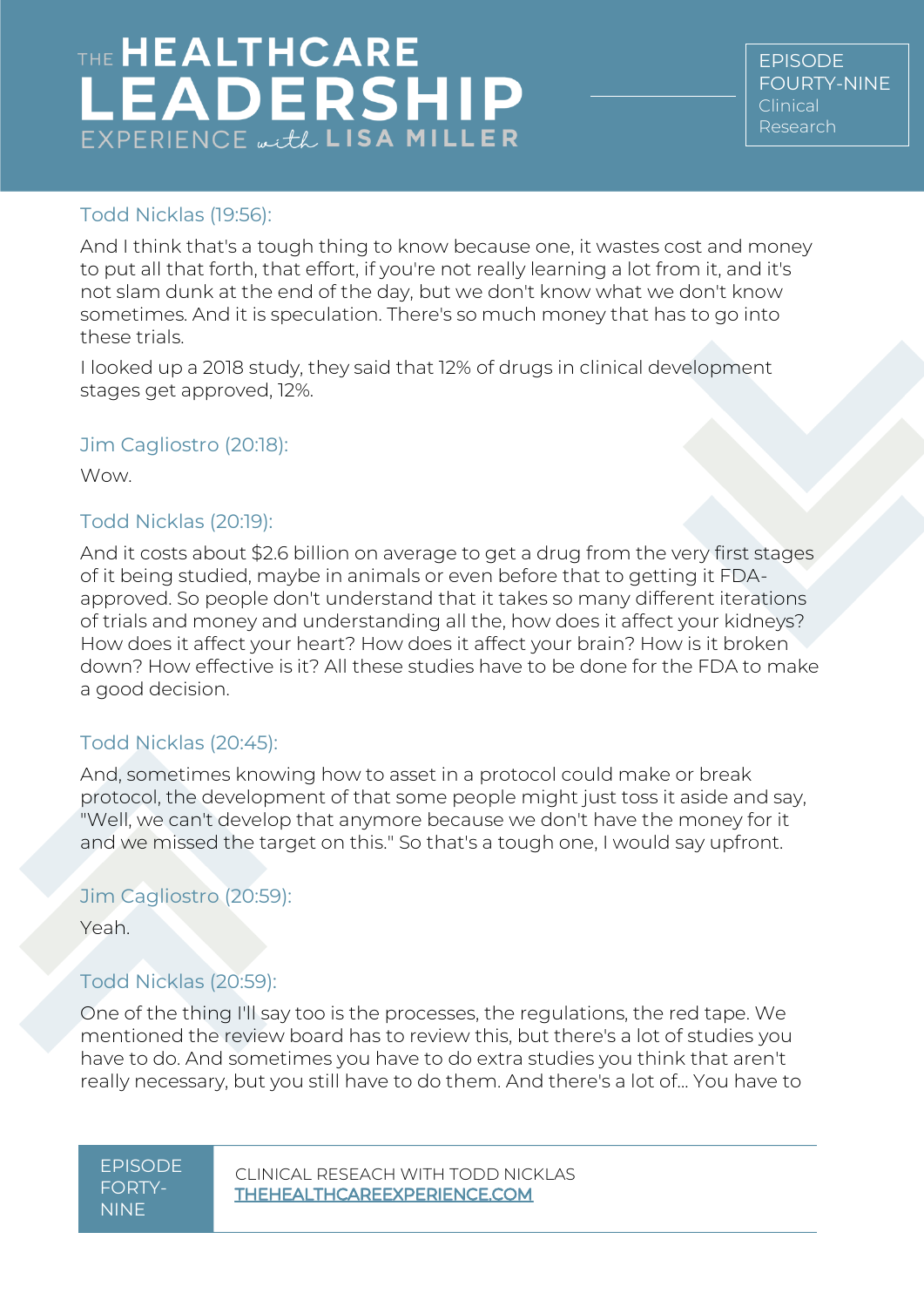EPISODE FOURTY-NINE Clinical Research

go through legal and regulatory hoops and battles. So it takes some time. It takes some patience, it takes some money, like I said, and that could be a tough thing, but at the end of the day, it's good for the patients.

### Todd Nicklas (21:22):

Good for the United States, because I'll say the FDA is probably one of the tighter regulatory bodies across the world. There's definitely medications, you probably know this, medications and devices that have been approved in Europe that have not been approved over at the United States for reasons of, "Hey, we don't think it was effective enough or we don't think it was safe enough, and we had these arguments." So, we understand that their purpose behind in the reasoning is to make sure that the patients are getting what they're told they're getting.

### Jim Cagliostro (21:46):

That's great.

## Todd Nicklas (21:46):

Yeah. I guess another thing too I'll just mentioned is enrolling diverse populations can be difficult. In young, healthy volunteer studies, you can usually get the 20 to 45 year old subjects that are willing to try a healthy volunteer study, but you have to have no medical issues, no medications you're taking. So that can be tough. It can be tough enrolling certain demographics, or there might be a study where men versus women, women might not want to sign up for a study as much as a man for various reasons and or vice versa.

## Todd Nicklas (22:15):

It depends on the medication or the device, what it's kind of asking and doing. So you kind of have to look at that up front and say, "What do I need to do to make it diverse enough to really understand how it affects the population broadly? Pediatric populations are really difficult to enroll for various reasons. Obviously being yet to get the parents' consent. They really don't want to dive into research if they can avoid it because they're in a precious four-year old or precious six-year old that they don't want to have go through it.

#### EPISODE FORTY-NINE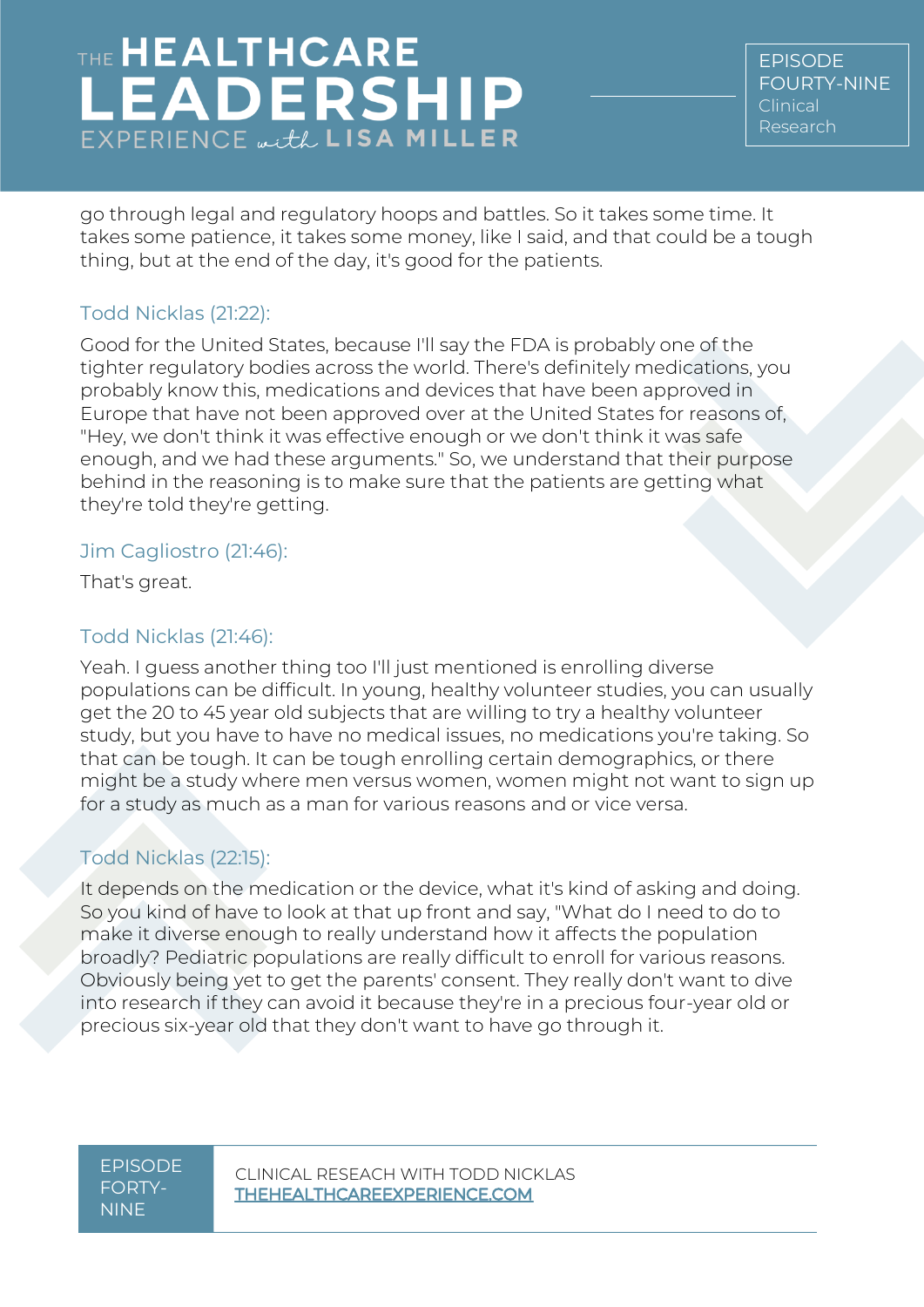## Todd Nicklas (22:39):

So that can be really difficult. And it's known the pediatric studies enroll very slowly for that reason. And duly noted, global trials can be tough because there's so many logistics with getting medications to Asia, to Europe, to Australia wherever, but hey, that could pay off and get really good, broad understanding of the demographics for how your medication's working. So, there's a lot of things there that have to be figured out and planned ahead.

## Jim Cagliostro (23:03):

That's great. Any other barriers, as we finish up here, anything else you think that would serve as a barrier for clinical research? Anything that stands out before we close up here?

## Todd Nicklas (23:11):

I think people across the board are still hesitant to research in the sense that they think they're their Guinea pig. I came across it a lot where people would say, "Are you just trying this out on me because I'm a Guinea pig and I'm just saying yes to it?" And the misconception I think is because, until there's a big cure for cancer or a big cure for something major where people are saying, "Wow," from a societal perspective, like we really now appreciate research and understand I think COVID vaccine a little bit, but it also has some political components to it where people were like, "Look at the impact of the COVID vaccine."

## Todd Nicklas (23:39):

But then some people kind of are worried about different sides of how that data has landed. But I think when there's big things that really hit the clinical medical world where people are like, "Wow, this is great that we have research that people are willing to do." Then you get the sense of people jumping all in. We actually had that in 2020, 2021 where people are, were really banging down the doors to say, "I want to do research," because they saw how much COVID was affecting the world, and how maybe their participation in a research study could help our understanding of it.

## Todd Nicklas (24:08):

I also asked myself, what if every single person, this is hypothetical. What if every

EPISODE FORTY-NINE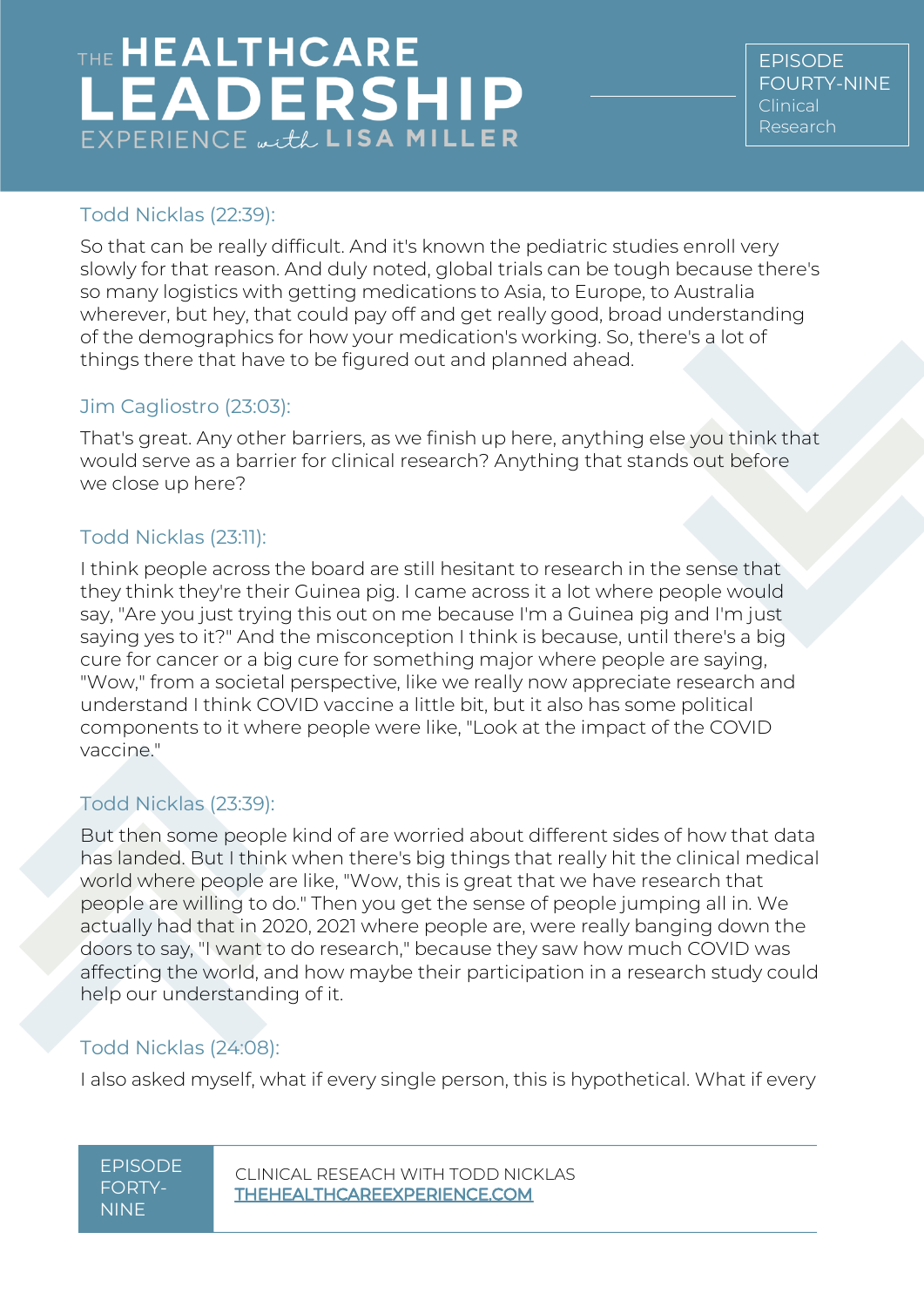EPISODE FOURTY-NINE Clinical Research

single person said yes to clinical research, to every study they've been offered? We would have really no delays or the delays might be on the industry side or the boots on the ground and having to do the trials, and not the patients enrolling. We have lots of patients not meet criteria. I think it's like 70% of the people tend to not meet the criteria. And then another 30% to 50% tend to decline the study. So, when you already take those numbers down, let's say you have 1,000 people that would meet the criteria.

## Todd Nicklas (24:40):

It's going to limit you depending on how big of a study you want to run if people say no. And like I said at the beginning, safety is first, their decision is first. But wouldn't that be... I just hypothetically like to ask myself because that would really remove a barrier that could really lift and help research world. And like I said, we felt it a little bit in 2020, but it would be neat to see going forward some of the sentiment toward clinical research get better. And understanding and respecting the physicians and the scientists that are trying to help the world get through whatever disease process they're studying.

## Jim Cagliostro (25:08):

That's great, Todd. I really appreciate your perspective. Just in terms of the research side of things, again, it's something I think we don't often stop to think about, but it's such an important part of healthcare. There are so many other questions I'd love to ask in terms of raising money for the research, and how do you overcome people's skepticism when it comes to clinical trials, but we don't have time for that today, but I do want to have you back, but we really appreciate it.

## Jim Cagliostro (25:30):

Thank you for being on the show today, Todd, and thank you for our listeners who spent time with us today. And if you have any questions about VIE, or if you want to reach out to me, I'm on LinkedIn. Todd Nicklas is also on LinkedIn. You can reach in there. In the show notes, you'll see some of these contact information.

We love helping hospitals save money, and we're hoping that this show today was a practical, tactical, and maybe had some strategy for you and ways that you can take and use in your organization. So we look forward to having you join

EPISODE FORTY-NINE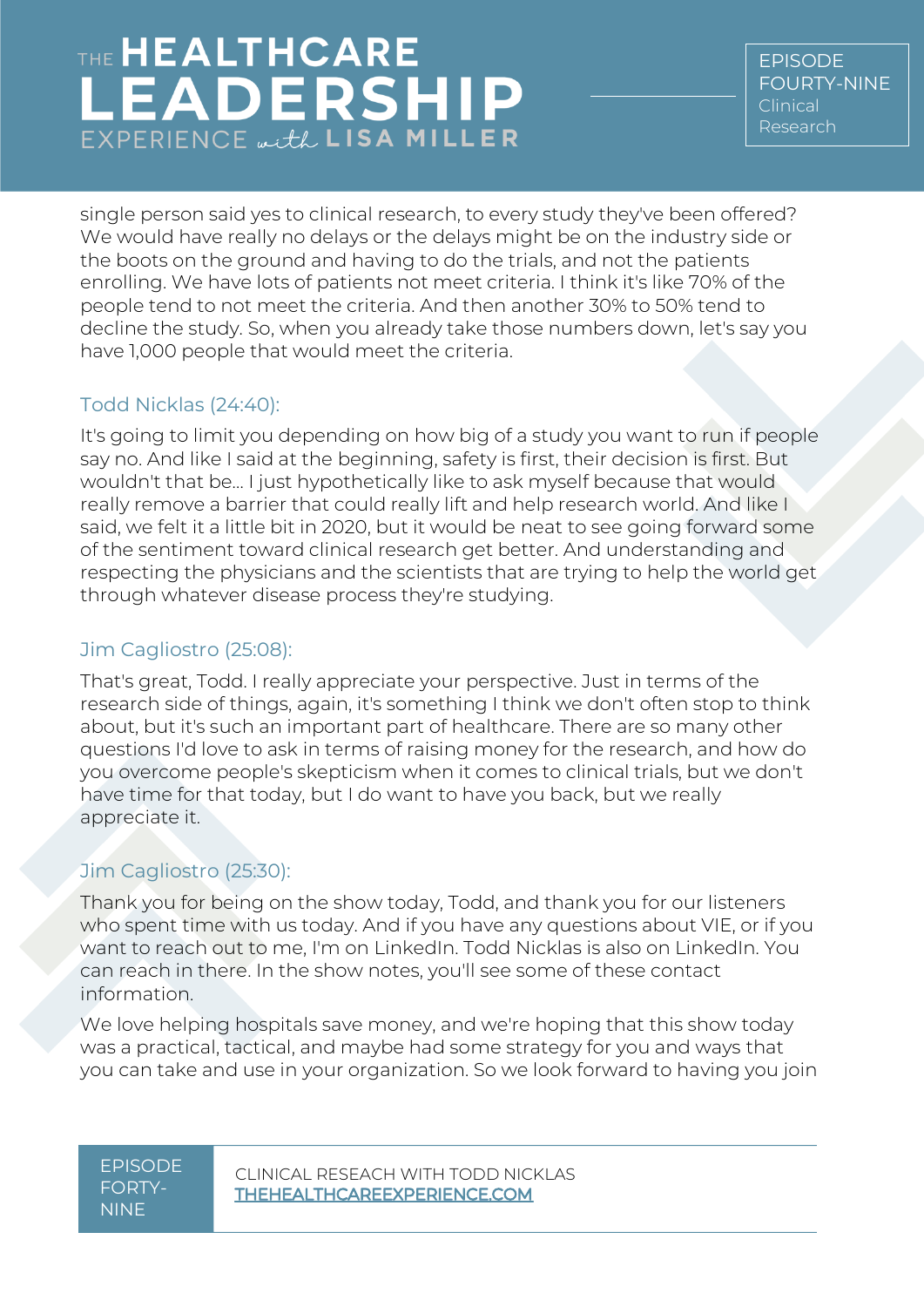EPISODE FOURTY-NINE Clinical Research

us on other shows and, Todd, again, we'd love to have you back. Thank you for joining us.

### Todd (26:03):

Thank you, Jim.

## Outroduction (26:04):

Thank you for joining Lisa Miller for this episode of The Healthcare Leadership Experience Radio Show sponsored by VIE Healthcare Consulting. If you enjoyed the show, subscribe so you can automatically get notified when new shows premiere weekly. Don't forget to leave us a review so more healthcare leaders like you can discover us. This show is on HealthCare Now Radio, Apple Podcast, Stitcher, Spotify, Pandora, and other major podcast platforms.

To reach out to Lisa personally, you can join the conversation on LinkedIn, where Lisa continues to have discussions on the business of healthcare. You can find links to Lisa's other social platforms in the show notes or at viehealthcare.com.

The Healthcare Leadership Experience Radio Show is the think differently communication for healthcare leaders, and we are honored to have you tune in. Join us next week for another episode of The Healthcare Leadership Experience Radio Show.

EPISODE FORTY-NINE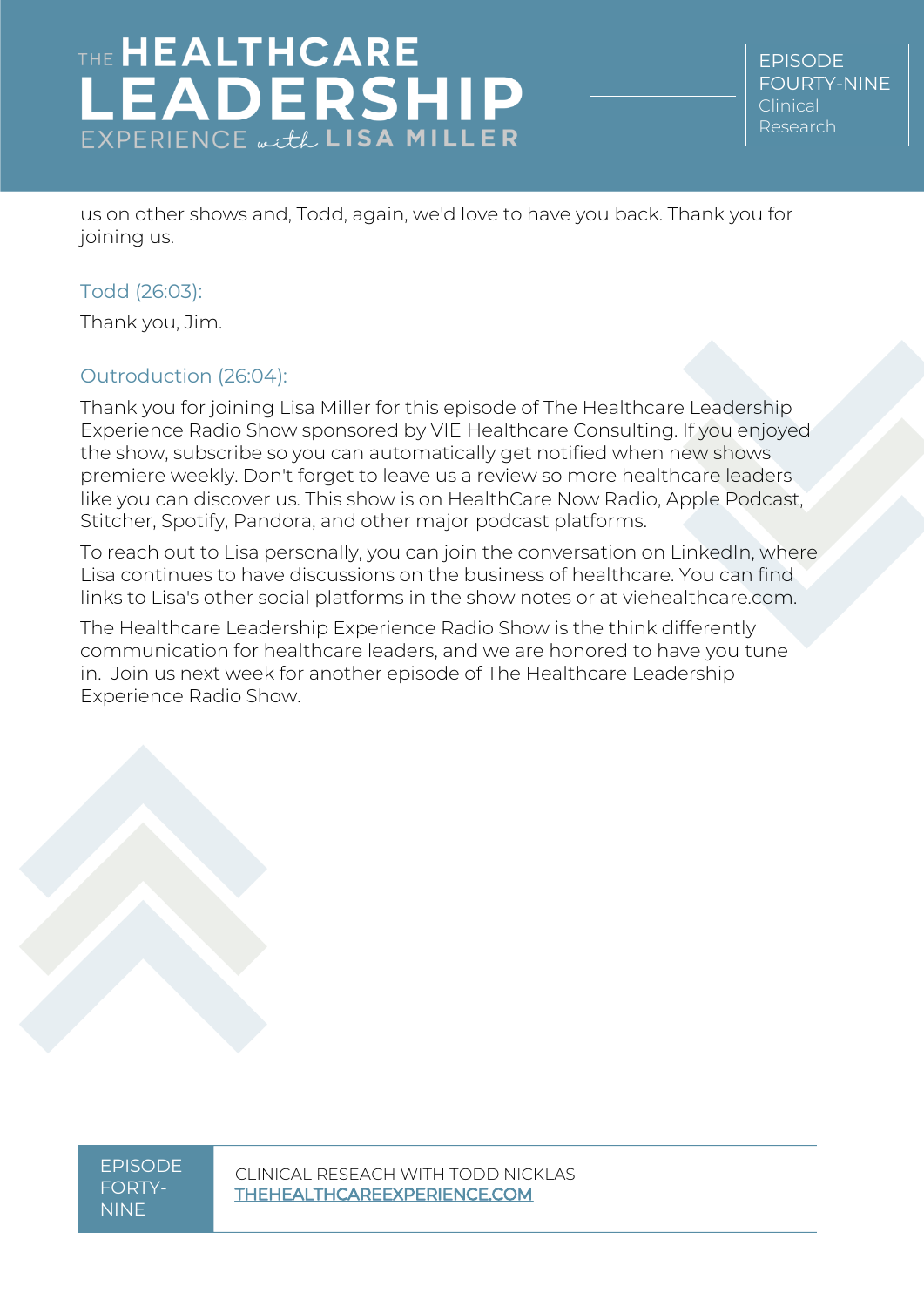EPISODE FOURTY-NINE Clinical Research

## MEET JIM CAGLIOSTRO

"Healthcare in this country is very complex. We cannot succeed or move forward unless we are willing to work together to achieve better patient outcomes."

James joined VIE Healthcare Consulting in 2018 and brings to the role over a decade of critical care nursing experience at highly regarded medical facilities across three states. During that time, he observed both the 'good and bad' of hospital operations in a number of regions, giving him a unique insight and understanding which



he brings to our clients. That insight means he prioritizes patient care.

He has observed for himself and throughout his career that hard work makes a tangible difference in the lives of patients. While at Stanford, he was extensively involved in training staff on patient care with Ventricular Assist Devices and Total Artificial Hearts, which reinforced the importance of education and preparation in order to excel.

It is this, coupled with his experience at the bedside in reputable facilities, that has prepared him to be flexible and work on a 'patient first' basis. Underpinning that drive for meeting patient needs is an understanding of the critical requirements for clear and direct communication within and between healthcare organizations.

James has a BSc in Nursing from Messiah College and a Master's in Health Education from Penn State. He also has 7 years of critical care experience at Hershey Medical Center (PA) and Stanford Hospital & Clinics (CA) and 3 years of PACU/perioperative/surgery center experience in NJ.

EPISODE FORTY-NINE